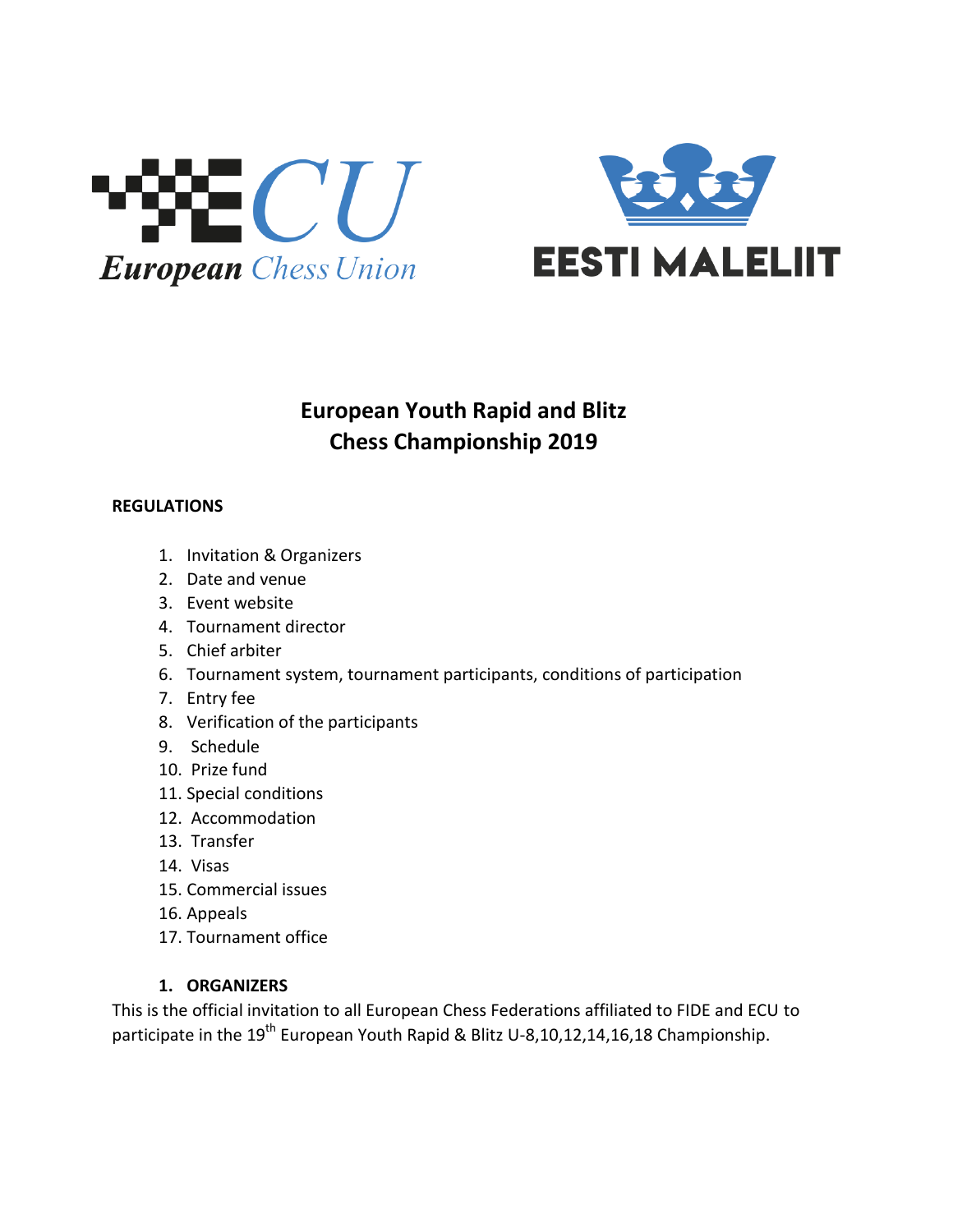#### **2. DATE AND VENUE:**

**30th November** to the **4 th** of **December 2019** at the **Sokos Hotel Viru Tallinn, ESTONIA** 

#### **3. EVENT WEBSITE**

www.tallinnec2019.ee

## **4. TOURNAMENT DIRECTOR**

Ken Koort E-mail: ken@koort.ee

## **5. CHIEF ARBITER**

Laurent Freyd

# **6. TOURNAMENT SYSTEM, TOURNAMENT PARTICIPANTS, CONDITIONS OF PARTICIPATION**

The **European Youth Rapid Chess Championship** will be played in six categories: U8, U10, U12, U14, U16 and U18, separately for boys and girls. It will be played in the Swiss system, 9 rounds, with the time control 15 minutes + 10 seconds per move increment starting from the first move.

The **European Youth Blitz Chess Championship** will be played in three categories: U10, U14 and U18, separately for boys and girls. It will be played in the Swiss system, 9 rounds, with the time control 3 minutes + 2 seconds per move increment starting from the first move.

The **European Youth Team Championship** will be played in three categories: U10, U14 and U18. Teams are composed of 4 players of the same federation. 7 rounds played according to the Swiss System, 10 minutes + 5 seconds per move increment starting from the first move

The **European Youth Championship in Solving Chess Problems** will be conducted in three age categories: U10, U14 and U18.

The **European Rapid Cup – Rapid Super final** will be played in two categories, boys and girls. The best players in each category of European Youth Rapid Chess Championships 2019 may enter the Rapid Super Final (Three best players in each of the categories – 14, 16 and 18, two best players in each of the categories – 8, 10, 12, as well as the representative of the organizer) These players (altogether 16) – separate boys and girls, will play matches in 4 rounds (knockout system) according to special regulations.

NOTE: If some of the categories lack the needed number of participants, the organizer has the right to merge two categories or change the competition system.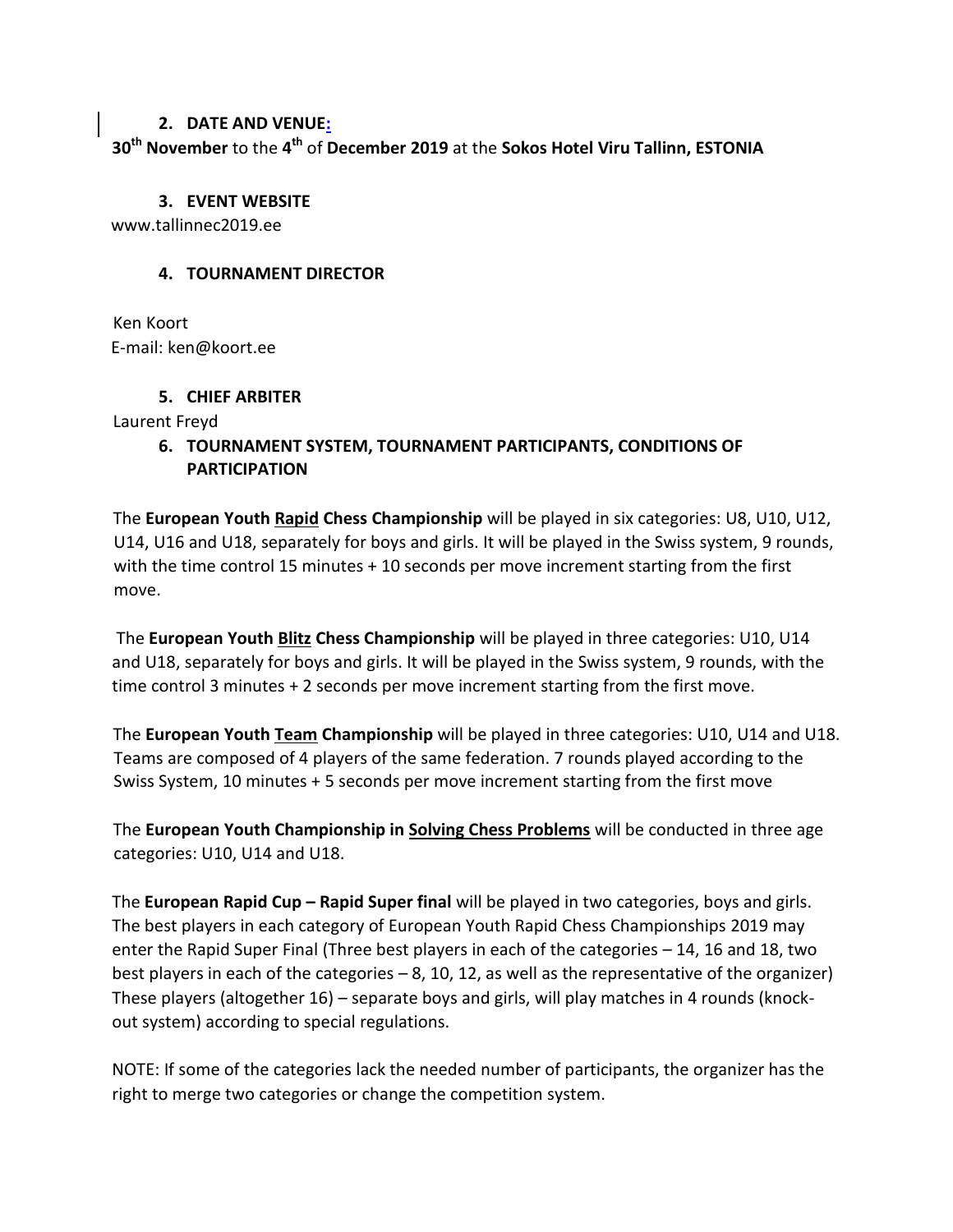The Championship is open to all players representing ECU Chess Federations (FIDE zones 1.1. to 1.10), regardless of their title and rating.

There is no limit to the number of participants per federation.

Registration starts on **the 1st September 2019**. Applications must be sent through the on-line form on the official website of the championship www.tallinnec2019.e[e.](http://www.maleliit.ee/eurapid2016) The registration **deadline is 31st of October 2019**.

**Entry fees** and **accommodation payments** shall reach the following bank account **no later than 31st of October 2019**.

## **Bank details: (for payments in EUR):**

Account holder name (Beneficiary): Eesti Maleliit Address of Beneficiary: Estonia, Tallinn, Vene 29 Bank name: SWEDBANK. Bank SWIFT (BIC) code: HABAEE2X Bank account number (IBAN): EE452200221038592437

Please state names of the players concerned. Bank charges are to be borne by the senders.

## **Notes:**

- *1.* Places are limited. Organizers reserve the right to close registration list at any time.
- *2.* Entry fee is non refundable.
- *3.* Entry fees for players who register after **31st of October 2019**. will be **doubled.**
- *4.* All bank charges for bank transfer are to be borne by the payer.
- *5.* List of the players who have paid the application fee and the participants who have booked hotel accommodation will be on the tournament website. Kindly follow the tournament website verifying your fees were accepted and your names are on the list.
- *6.* If you had paid and your name is not on the website list, please email the Organizers at: ken@koort.ee
- *7.* Those players who register after **31st of October 2019** would be admitted on vacancy basis. Organizers reserve full discretion to deny registration of participants fully registering later than **31st of October 2019**.
- *8.* The Organizers reserve the right to admit such players starting from Round 2.
- *9.* Players who wish to receive an invoice are kindly requested to send all necessary information in advance to the Tournament Director at: ken@koort.ee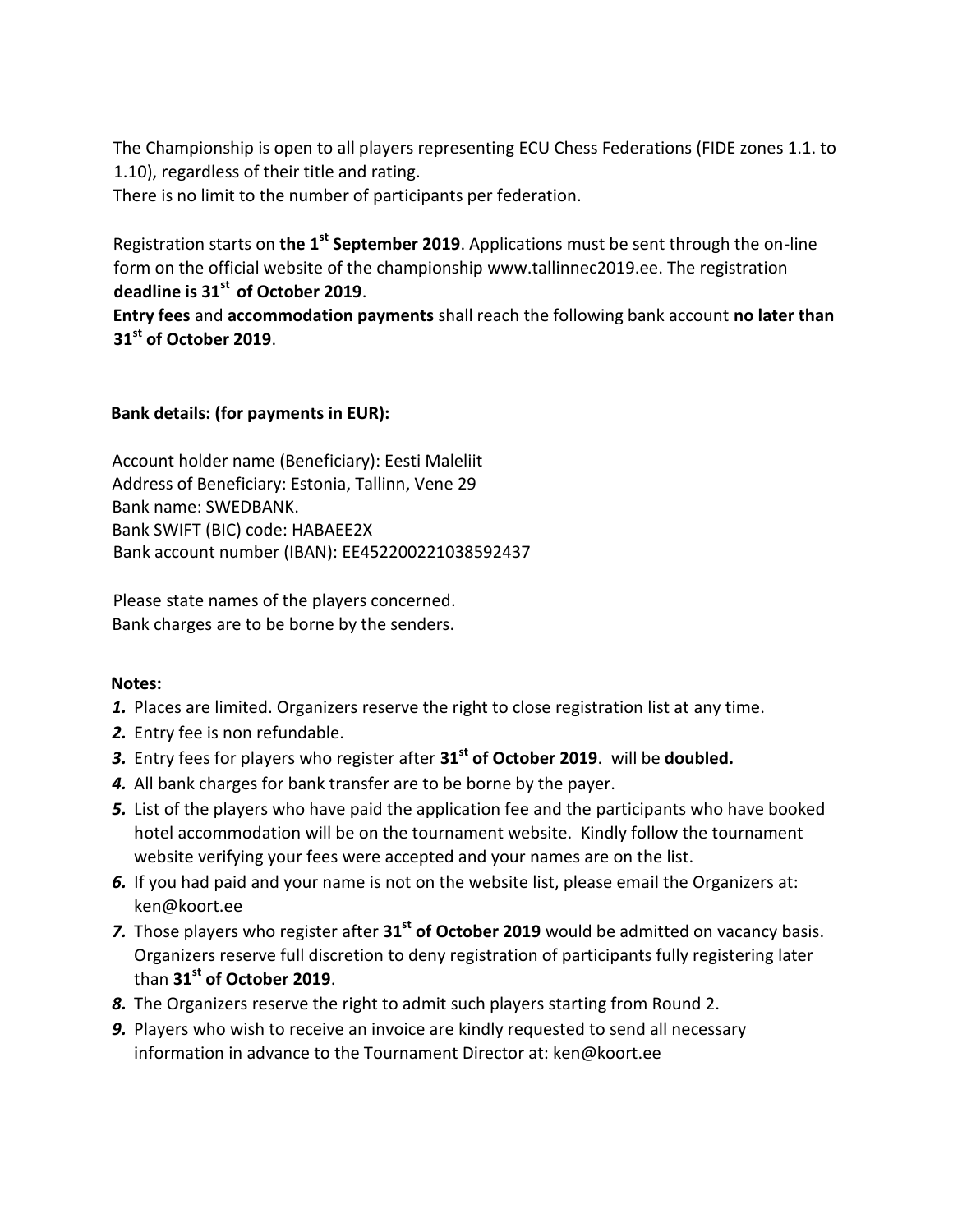#### **7. ENTRY FEE**

**Rapid Tournament** Entry fee per participant will be €20 (plus €10 fee to the European Chess Union), **total of €30**

**Blitz Tournament** Entry fee per participant will be €5 (plus €10 fee to the European Chess Union), **total of €15**

**Team Championships** Entry fee per player will be €5, **total of €20** (plus €10 fee to the European Chess Union), **total of €60**

The €10 fee to the European Chess Union is in any way a single payment. If a player is eligible and elects to play in all tournaments (the European Youth Rapid Chess Championship, the European Youth Blitz Chess Championship, the European Youth Team Rapid Chess Championship, and the European Championships In Solving Chess Problems) he will be required to pay the €10 ECU fee only once.,

# **8. VERIFICATION OF THE PARTICIPANTS**

Publishing a player's name in the list published at www.tallinnec2019.e[e](http://www.maleliit.ee/eurapid2016/) will confirm that he/she has been admitted to the tournament.

| Saturday, 30 <sup>th</sup> November 2019 |                                            |
|------------------------------------------|--------------------------------------------|
| 12:00 - 19:00                            | Arrival. Registration of the participants. |
| 19:30                                    | Technical meeting at the tournament hall   |
| $20:00 - 22:00$                          | <b>Solving Problems</b>                    |
| Sunday, 1st December 2019                |                                            |
| 09.30                                    | Opening ceremony                           |
| $10:00 - 13:30$                          | Rapid rounds 1-3                           |
| $16:30 - 20:00$                          | Rapid rounds 4-6                           |
| Monday, 2 <sup>nt</sup> December 2019    |                                            |
| $10:00 - 13:00$                          | Rapid rounds 7-9                           |
| $16:00 - 21:00$                          | Rapid team round 1-7                       |
| Tuesday, 3 <sup>rd</sup> December 2019   |                                            |
| $10:00 - 13:00$                          | Blitz Tournament, rounds 1-9               |
| $14:30 - 15:45$                          | <b>Closing Ceremony</b>                    |
| $16:00 - 21:00$                          | Super Final (1/8, 1/4, 1/2, final)         |
| Wednesday, 4 <sup>th</sup> December 2019 |                                            |
|                                          | Departure                                  |

## **9. SCHEDULE:**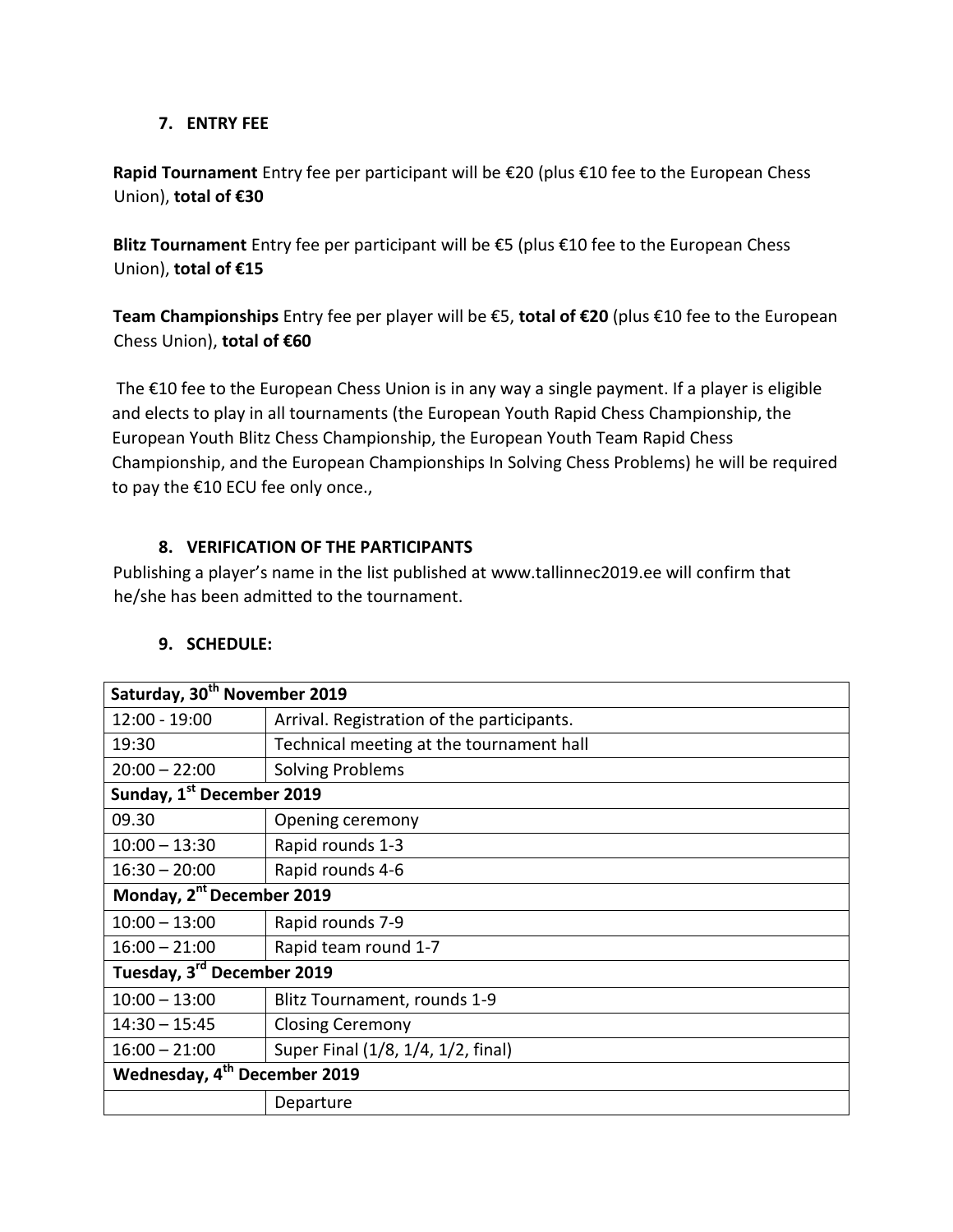#### **10. Prize Fund**

The total prize fund for all events is **13 700€** in goods, and **1 300€** in money prizes.

- The **European Youth Rapid Chess Championship** winners in each category will be awarded tablet computers.

- Three best players in each category will win cups and medals.

- Five best players will be also awarded prizes in different items in goods.

- The **European Youth Blitz Chess Championship** winners in each category will be awarded tablet computers.

- Three best players in each category will win cups and medals.

- Five best players will be also awarded prizes in different items in goods.

- The **European Youth Team Championship** three best teams in each category will win cups and medals and will be awarded different prizes in goods.

- The **European Youth Championship in Solving Chess Problems** three best solvers in each category will win cups and medals and will be awarded different prizes in goods.

- The **Super Final** - prize money: 1. = 300€, 2. = 200€ 3. = 100€ 4. = 50€

## **11. SPECIAL CONDITIONS**

The organizer will cover the accommodation expenses of participants with the **GM** and **IM** titles who stay in the official hotel of the competition. For free accommodation please contact tournament director ken@koort.ee

## **Note:**

ELO rating in rapid and blitz chess as of  $1<sup>st</sup>$  September 2019 will be considered.

## **12. ACCOMMODATION** official hotel: **Sokos Hotel Viru**

Distance from the playing hall: same building a) Standard rooms single room - €82 / room per night double room - €114 / room per night

All room rates are with breakfast included buffet lunch: per meal - €11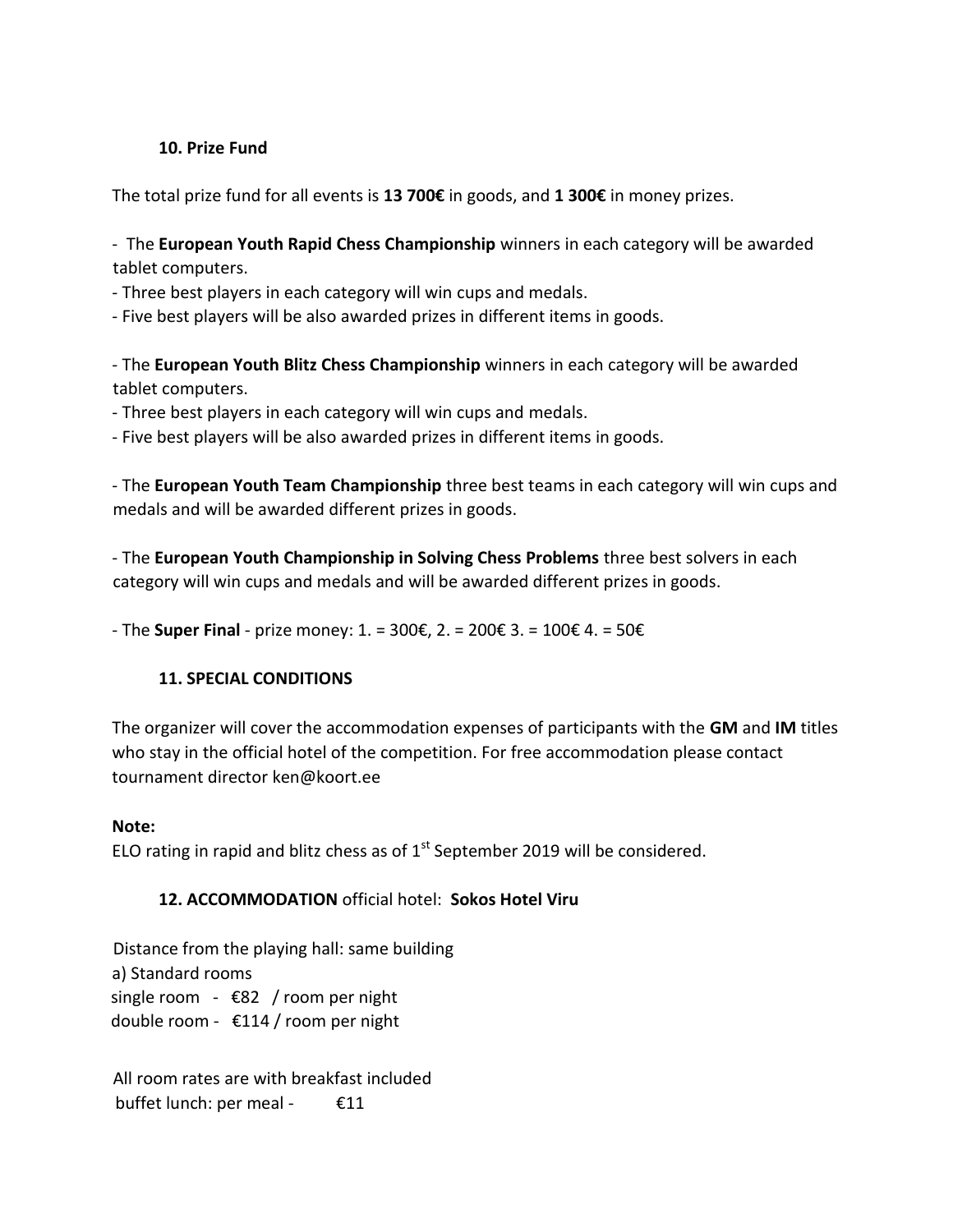buffet dinner: per meal - €18

b) payment for the accommodation: see Item 6 of the Regulations

Second tournament official hotel: **Hotel Estoria** Distance from the playing hall: same building

a) Standard rooms single room  $-$  £105 / room per night double room - €142 / room per night

All room rates are with breakfast included buffet lunch: per meal - €11 buffet dinner: per meal - €18

b) payment for the accommodation: see Item 6 of the regulations

#### **13. TRANSFER**

Transfer from Tallinn airport to the respective hotels is the responsibility of the participants and on their expense. Volunteers are to be at the airport guiding players to the taxis and public transportation.

#### **14. VISAS**

Players in need of visa to Estonia are advised to apply for it as soon as possible. For visa purpose, upon request the organization shall provide a personal invitation. Persons who need visa support are requested to contact the Tournament Director at [ken@koort.ee](mailto:ken@koort.ee)

## **15. COMMERCIAL ISSUES**

- The Organizer warrants that the official domain for the event is managed in a professional way and furthermore that it is capable of handling the traffic and publicity that is required for such event. Statistics of traffic and full reports on web performance are provided by the Organizer.
- The Organizer shall co-operate with the Press Officer concerning the accreditation and hospitality for journalists and media and the facilities available at the Press Centre.
- The Press Officer is a member of the panel at Press Conferences conducted during the event.